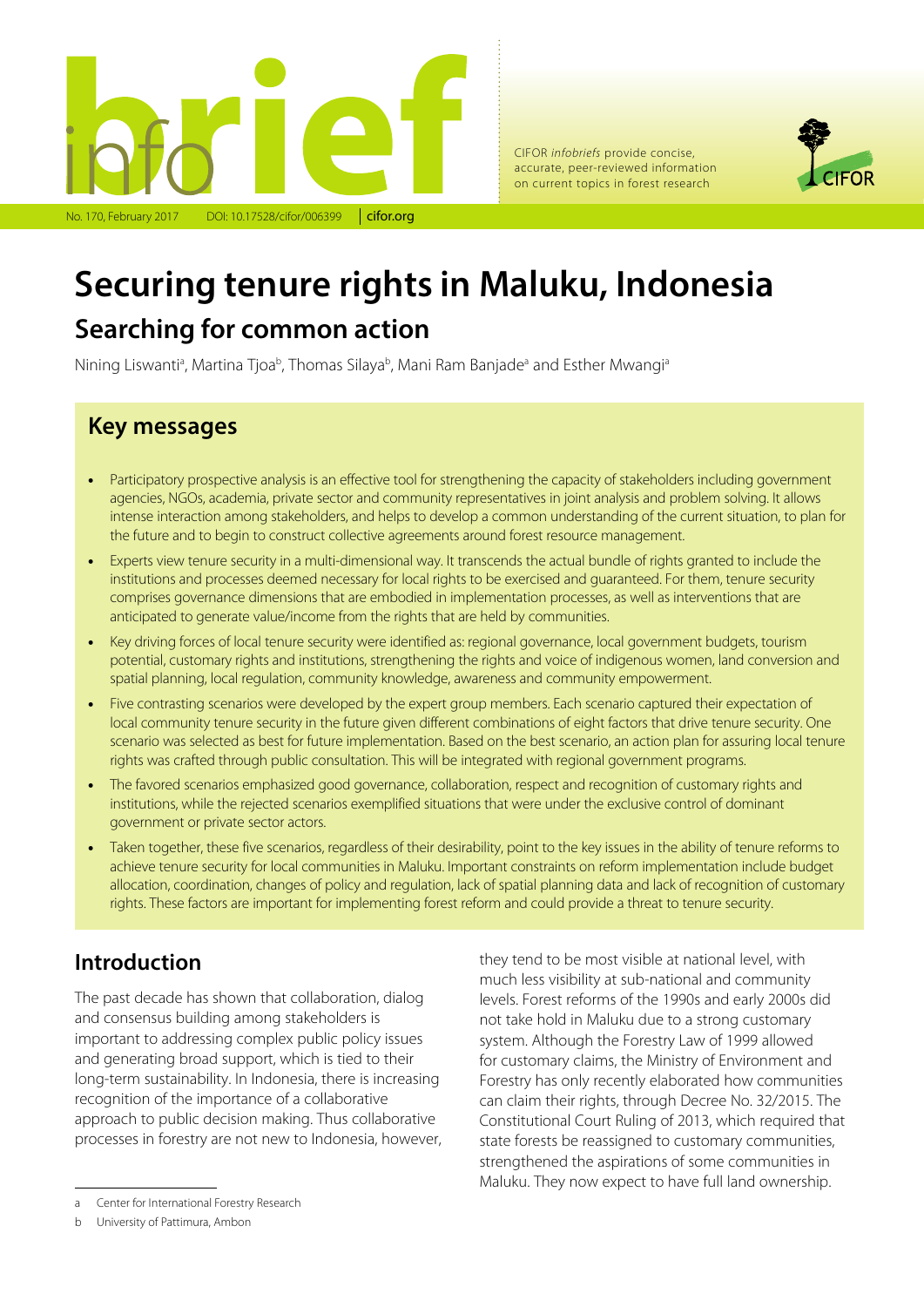# No. 170 Feb 2017

However, the rights-claiming process is long and complicated (Dewi 2016).<sup>1</sup>

This brief presents the process and outcome of a multi-stakeholder collaborative process that aimed to generate cross-sectoral understanding of factors affecting community tenure security in Maluku province in order to generate options for securing the tenure rights of local communities. PPA, a scenario-based approach (Bourgeois and Jesus 2004), was used to engage multiple stakeholders in identifying the driving forces influencing forest tenure security, building scenarios of future tenure security and generating action plans to increase the likelihood of acceptable scenarios.

# **Context**

All forests in Indonesia are categorized as 'state and private land' where state land is under government jurisdiction. Within state land, the Ministry of Forestry has delineated zones for production, limited production, protection and conservation. Community rights to use and manage forests are enshrined in Forestry Law No. 41 (1999), which authorized various Social Forestry (SF) schemes, such as Community Forest (Hutan Kemasyarakatan, HKm), Village Forest (Hutan Desa, HD) and Community Plantation Forest (Hutan Tanaman Rakyat, HTR). These schemes grant communities rights to manage production forests (HKm and HTR), while managing production and protecting forests (HD schemes). The duration of management for all schemes is 35 years<sup>2</sup>. In Indonesia, a major challenge for reform implementation is initiating and sustaining collaboration among agencies and strengthening participation of local institutions (Wiratno 2016). Obtaining customary forest under national law is difficult for communities as conditions to qualify include proof of the existence and function of customary institutions, which are largely informal. Furthermore, based on their strong customary systems, some communities in Maluku are not interested in the partial rights accorded by SF schemes. Local government agencies, though supportive of customary rights, are not well equipped to facilitate the rights claiming process.

In light of the multiplicity of rights originating from different systems and authorities (i.e. customary, forestry reforms, constitutional court ruling), compounded by increasing marketization of the local economy, there is confusion about whose authority persists and uncertainty about the tenure rights of local communities. We thus organized this series of multistakeholder workshops in an attempt to provide a platform for different actors to present their views, understand the perspectives of other actors and to jointly develop actions and plans i.e. a more coordinated approach that aims to secure the forest tenure rights of the indigenous people of Maluku.

# **Maluku**

Maluku province covers an area of 712,480 km<sup>2</sup>, but only 7.6% of this is land, the rest is ocean. It consists of 1412 islands. Seram Island is the largest, covering 18,625 km<sup>2</sup> with a total population of about 625.387.<sup>3</sup> West Seram was selected as study site<sup>4</sup> to represent strong customary rights to forests and tree resources (Figure 1). The forest in Maluku, which covers 3,919,701

<sup>3</sup> The data is obtained from Wikipedia (<https://en.wikipedia.org/wiki/>). 4 The Global Comparative Study (GCS-Tenure project) on tenure reform implementation is undertaking research Indonesia, Peru and Uganda to investigate how forest tenure reforms are implemented and outcomes on tenure security. See: [www.cifor.org/gcstenure](http://www.cifor.org/gcstenure). In Indonesia, we worked with communities that have different tenure regimes in four provinces, Lampung, Maluku, West Kalimantan and South of Sulawesi.



**Figure 1. Seram Island with study area marked (Created by Salim, A.M. GIS Specialist Cifor in 2016)**

<sup>1</sup> [http://www.fao.org/fileadmin/user\\_upload/rap/Asia-Pacific\\_Forestry\\_](http://www.fao.org/fileadmin/user_upload/rap/Asia-Pacific_Forestry_Week/doc/Stream_4/ST4_24Feb_Dewa_scalingup.pdf) [Week/doc/Stream\\_4/ST4\\_24Feb\\_Dewa\\_scalingup.pdf](http://www.fao.org/fileadmin/user_upload/rap/Asia-Pacific_Forestry_Week/doc/Stream_4/ST4_24Feb_Dewa_scalingup.pdf)

Based on new regulation of the Ministry of Environment and Forestry (PERMENHLK No P83/2016), the duration of management schemes for HTR is changed from 60 years to 35 years.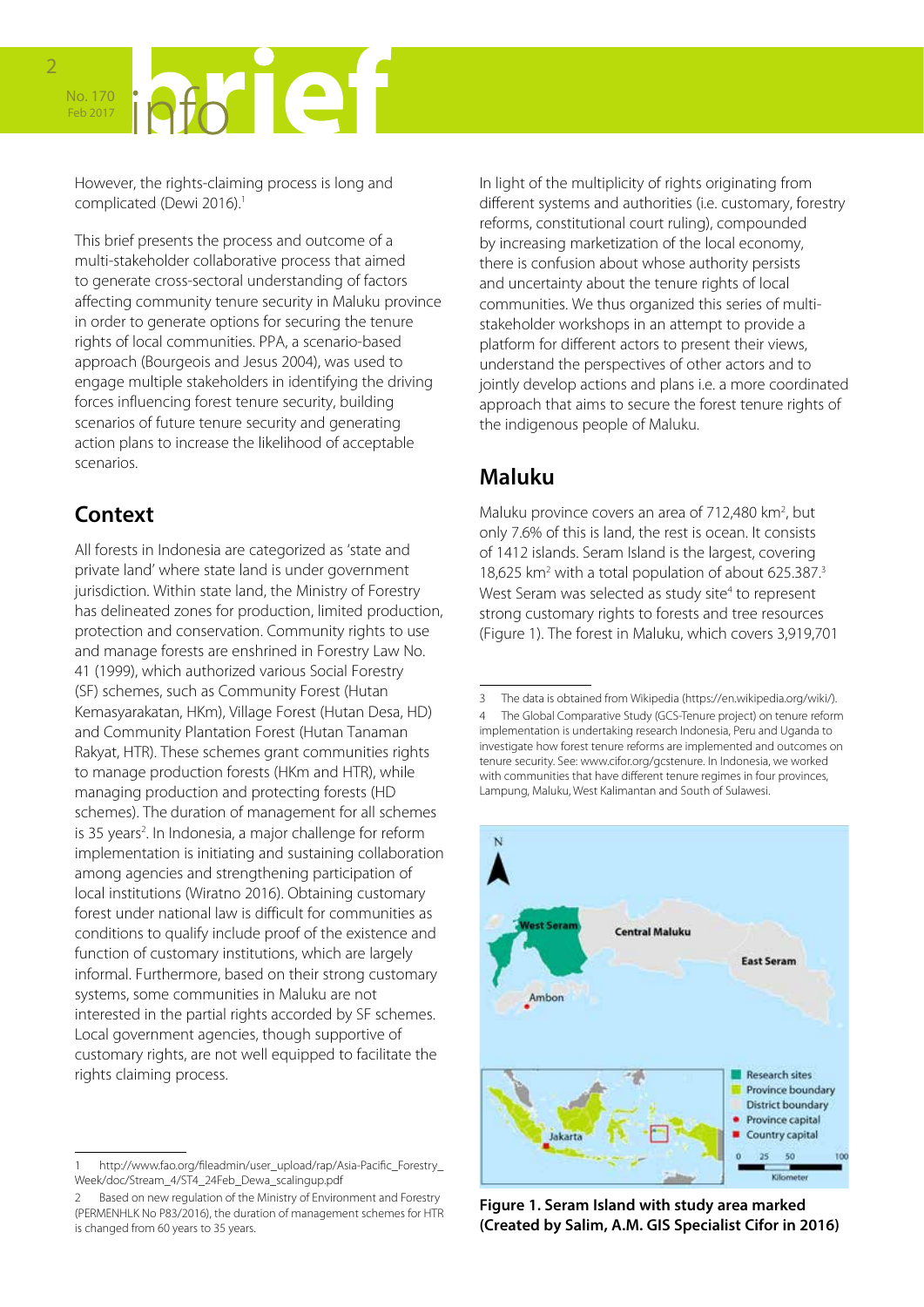

ha,<sup>5</sup> has been divided up for several functions, notably conservation, protection and production functions. Timber harvesting and collection of non-timber forest products (NTFP) is permitted in production forest, while in protection forest only NTFPs can be collected. NTFPs can only be collected in conservation forests by local arrangement.

### **Participatory Prospective Analysis (PPA)**

### **Overview**

Participatory prospective analysis (PPA) is a foresighting, scenarios-based approach that has been used to strengthen the capacity of stakeholders (Bourgeois and Jesus 2004; Laumonier et al. 2008; Liswanti 2012; Bourgeois et al. in press). It has been widely applied in different domains such as climate smart agriculture, agricultural value chains and land-use planning. PPA is designed to explore and anticipate change, and to facilitate interaction among multiple stakeholders with different, often conflicting, interests. In the context of the GCS-Tenure project, this approach has been used as a first step to engage key stakeholders in enabling local stakeholders in project implementation and ensuring that local voices are heard.

### **Methodology, required data and skills**

The implementation of the PPA workshop involved a five-step processes (Bourgeois et al. in press). The first step is to define the system, including the core question to be addressed (e.g. "What is the future of forest tenure security in Maluku?"), the geographic boundaries of the areas (e.g. West Seram District), the time horizon of the foresight work (e.g. 20 years and suggested reviewing every 5 years District Midterm Plan) and relevant stakeholders, inhabiting the territory and doing work related to the territory. The second step is to detect and define forces of change by providing a clear definition of each force of change. The third step is to identify and select driving forces by analyzing and interpreting how the forces of change influence each other. The fourth step is to build scenarios using key forces of change. The last step is to elaborate an action plan based on the desired scenario. A facilitator ensures that the stakeholders understand the steps involved and guides consensus building. The process helps decision makers to understand the key drivers, challenges and future

5 Based on Ministry of Forestry Decree No. 871/Menhut-II/2013, issued on 6 December 2013.

consequences of local tenure security and to explore policy options at local, regional and national levels (Bourgeois and Jesus 2004).

# **Results of PPA**

### **Process**

The PPA was conducted through expert group meetings in three series of workshops, which started in 2015 (November) and ended in 2016 (January). The workshops involved 14–19 participants who were selected according to their expertise in forest management. They included relevant local government agencies, community representatives, academics, nongovernmental organization (NGO) representatives and the private sector. In August 2016, public consultations were conducted at district and province levels to distil the implications of the scenarios on future tenure security and identify actions for achieving the desired scenario.<sup>6</sup> As a result, 53 driving forces which were controlled by the actors at regional level and 3 driving forces controlled at central level relating to forest tenure were identified. The analysis of relative influence of the forces identified their strength. The dominant driving forces were selected to build scenarios of forest tenure security.

### **Driving forces of forest tenure security**

Figure 2 illustrates how the expert group selected eight driving forces of forest tenure security through an analytical process that was validated by group discussion. The influence graphs display how the driving forces are distributed in a four-quadrant space (drivers, leverage, outputs, and outliers) delimited by two axes. The drivers, located in the upper-left, have an influence above and a dependence below the average. The leverages are located in the upper-right quadrant, are influential and dependent, they both drive the system and are driven by the way the system evolves. The outputs, in the lower-right, have little influence and are determined by what happens to the other forces in the system. The outliers, in the lower-left, are for independent forces in the system and sometimes

<sup>6</sup> Public consultation brought the PPA results to stakeholders in district and province to obtain their feedback, to enlist their help in developing the action plan and to ensure that these plan have broader ownership and support beyond the experts. It was attended by all relevant stakeholders, including 20 people in West Seram District and 16 people in Ambon province, from governments, communities, and local businessman, NGO, and University.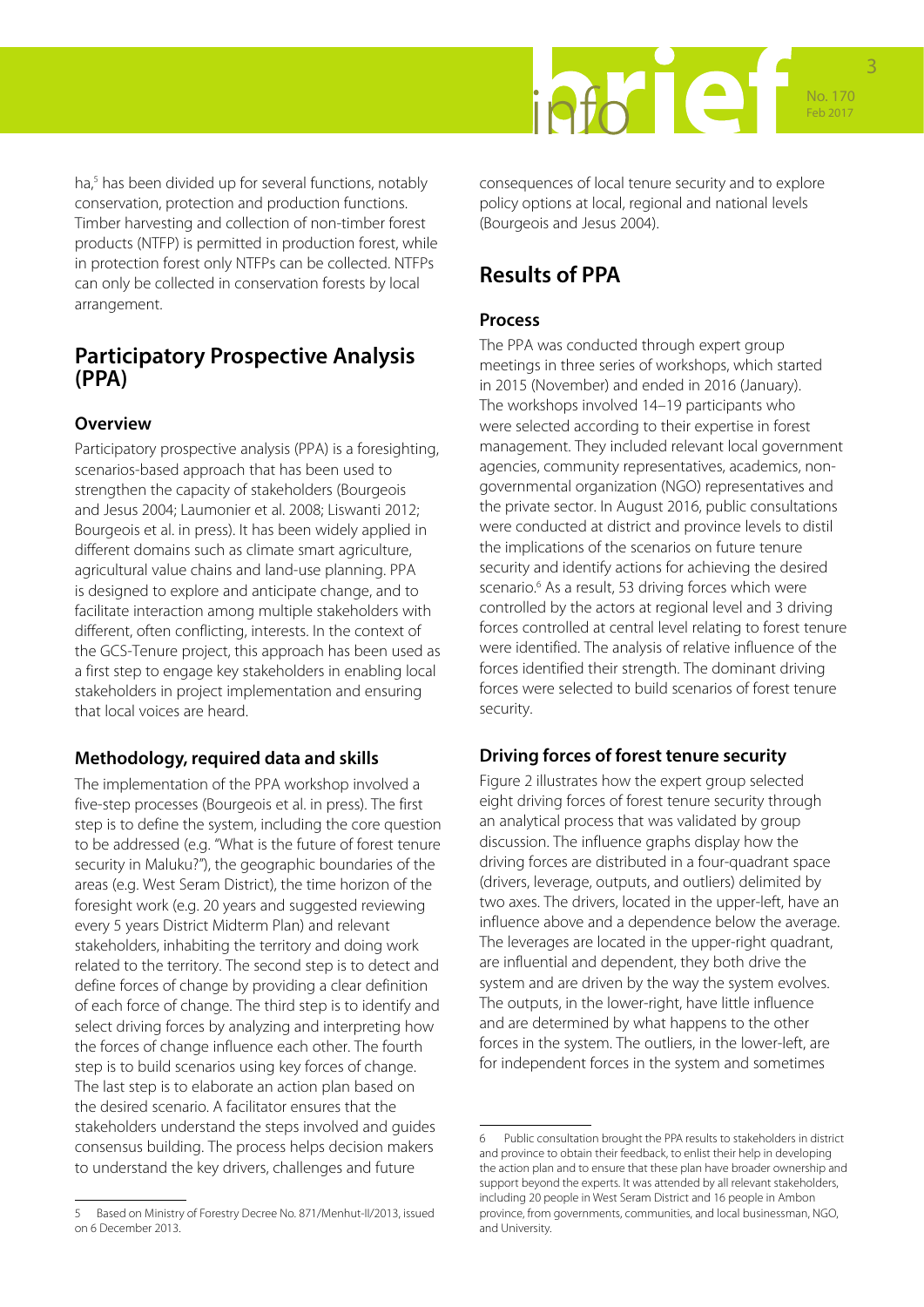



### **Figure 2. A four-quadrant graphs showing the importance of the difference forces of change for forest tenure security in Maluku**

correspond to issues believed to be determining forces (Bourgeois et al. in press).

The driving forces included regional governance, local government budgets, tourism potential, customary rights and institutions, strengthening the rights and voice of indigenous women, land conversion and spatial planning, local regulation, community knowledge and awareness, and community empowerment. According to the expert group, these driving forces are important for securing community rights into the future.<sup>7</sup> For example, tenure security can be achieved if there is better regional governance (e.g. better coordination and consultation on regulations for forest tenure reforms). No clear action has been taken to implement forest reform following the change of law 23/2014<sup>8</sup>). Local regulation is needed to support tenure reform. There is also a need to increase community empowerment (e.g. communities do not have sufficient knowledge

of their rights<sup>9</sup> or the forest reform process). All of this should be supported by an adequate budget. These drivers show that tenure security was viewed in a multidimensional way. The process transcends the bundle of rights granted to include the actual institutions and processes necessary for the rights to be guaranteed. Tenure security comprises governance dimensions that are embodied in rights implementation and processes that are anticipated to generate value/income from the rights that are held.

### **The five scenarios of forest tenure security**

A scenario is a description of how the future may unfold according to an explicit, coherent and internally consistent set of assumptions about key relationships and driving forces (Bourgeois et al. in press), which is created using a plausible combination of eight driving forces. For Maluku, these scenarios are intended to give an illustration of future forest tenure security for people dependent forest through the implementation of forest

The expert group agreed that the time frame will follow the Long Term Development Plan of West Seram district that concludes in 2029 and suggested reviewing every 5 years (District Midterm Plan).

<sup>8</sup> Law no 23/2014 on Regional Governance regarding shifts the power from district to the provinces in relation to issuing permits for mining and logging.

<sup>9</sup> At the begining of the PPA process, tenure insecurity was defined as the risk of losing rights or the certainty that communities will have rights into the future. Security of rights depends on how people perceive and experience rights, regardless of whether the rights are statutory or customary.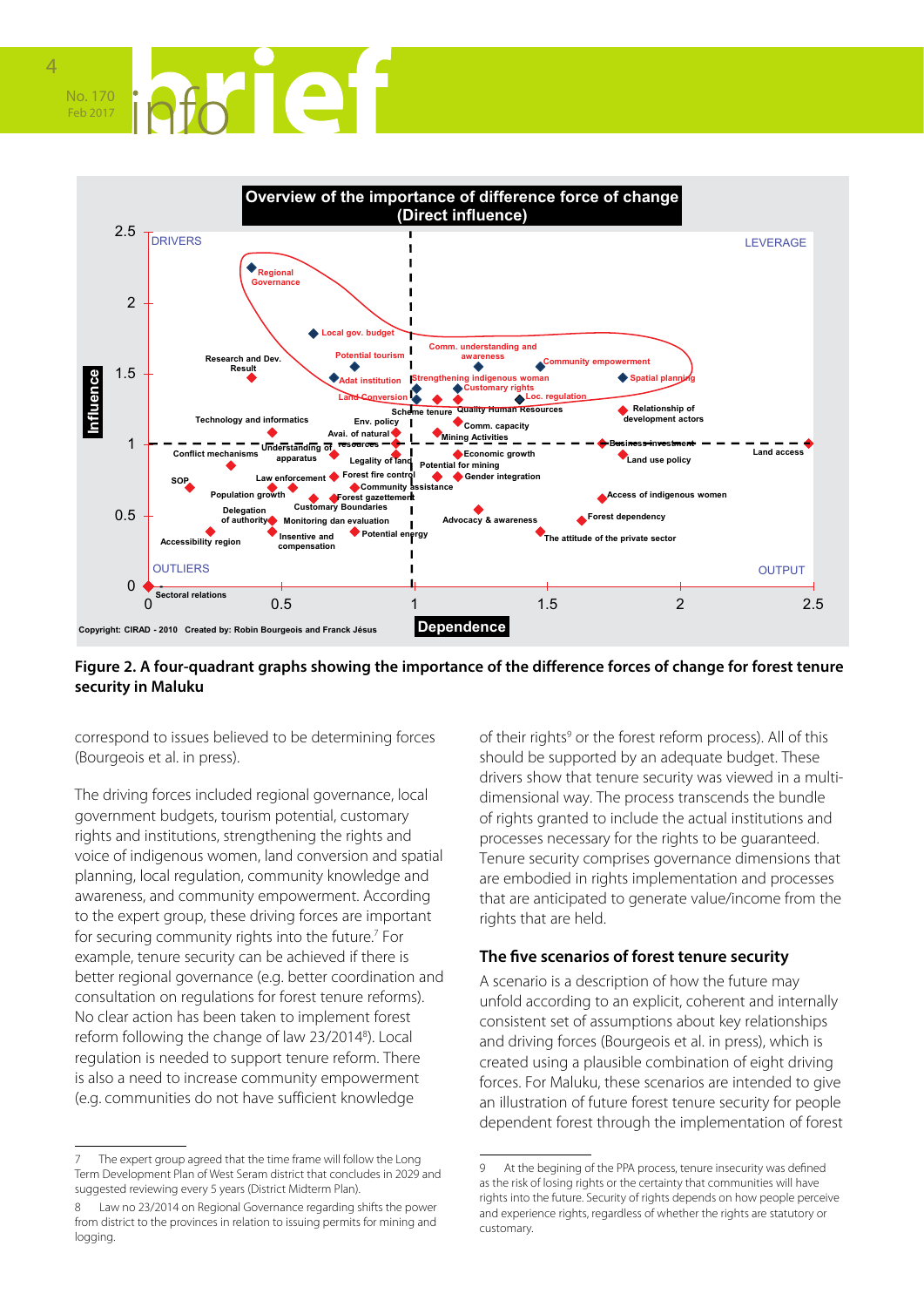

#### *Scenario 1: Empowered Indigenous womena*

*This scenario revolves around the empowerment and promotion of indigenous communities, focusing on women, by recognizing their customary tenure system and strengthening and supporting it to perform its tenure functions of resource allocation and guaranteeing rights in a fair, inclusive and effective way.*  Key features:

- Recognizing and respecting the indigenous communities (including women) and traditional institutions
- Promoting women's equality and use of customary system for managing natural resources
- Cooperation of customary community (including women) and local governments in transparent and accountable
- Spatial planning policy on forest and natural resource management is implemented according to local context and to ensure that the diversity of the local context is integrated into regional policies
- Legal security over land forest resources is provided to all communities in Maluku
- Forest tenure reforms are implemented in a participatory and sustainable way, with budgetary support from local government

#### *Scenario 2: The desirable forest tenure security*

This scenario revolves around good land and resource governance issues, such as transparency, accountability, cooperation and coordination. However, like *Scenario 1, it emphasizes the recognition of customary rights. It also acknowledges the importance of allocating funds for forest tenure reform implementation.*  Key features:

- Good governance that: (i) has no corruption, collusion or nepotism; (ii) is participatory and bottom up; (iii) is flexible, effective and credibly commits to the rules and guarantees forest tenure rights
- Recognition and respect for customary rights and institutions; local regulation on customary rights created as a guide in the forest tenure reform process
- Customary institution as the authority on customary territory; open, flexible, clear and effective in using and managing forests and involving '*Kewang*' (a person that is traditionally responsible for saving the forest)
- Local government's support by allocating funds for forest tenure reform, including research, community empowerment programs, incentives to the community and promoting tourism
- Good relationship among the government agencies

#### *Scenario 3: The storm that never ended*

*This scenario involves the empowerment of the private sector to lead reform implementation for business purposes, although the forests are controlled by the state. Indigenous groups (including women) are not recognized and there is need to establish local regulations for the certain groups.*  Key features:

- Forest reform is initiated by the private sector with involvement of NGOs, communities and government, as the government does not have sufficient budget to support the implementation of reform
- State controls the customary forest and forest use and management for business interests ignoring traditional community
- The private sector does not take into account to the forest tenure rights of the community and discrimination against indigenous women continues
- **•** Local regulations are made to legitimize forest management in favor of the private sector and not to benefit the community

#### *Scenario 4: Gloomy sunshine at noon*

This scenario revolves around a powerful government that does not prioritize reform implementation, does not allocate budgets for reform implementation, has no clear spatial planning and land allocation, ignores the customary community, has full, exclusive control over forests and is generally ineffective in *implementing reforms.* 

Key features:

- Government is dominant, repressive, and authoritarian, causing a lack of support for tenure reforms among the relevant stakeholders; intersectoral relationships do not work and regulation of forest management reflects political interests; no budget allocation for tenure reform; landuse changes, spatial planning and the government tend to ignore community and serve the interests of the authorities and their cronies
- Government has full control over the entire forest estate and supports establishment of local regulations on customary territories; only supports investment that accommodates local political interest, resulting in destruction of forests and loss of potential natural assets, as well as inoperative traditional institutions and community discrimination including indigenous women
- **-** Local regulations only accommodate the interests of bureaucrats, ignoring community as traditional land owners; customary rights and institutions have not being recognized by the State and do not feature in forest management; traditional communities lose legitimacy in decision making related to forest tenure reform issues
- Local government lacks clear information on spatial planning and land allocation, hence, budget allocations are not effective and the empowerment program is not directed at self-sufficiency but creates dependency on the government

#### *Scenario 5: Lost sovereignty*

*The community is dependent on the government, the community loses the opportunity for managing the forest due to change of policy and nomenclature; insufficient budget allocation; government controls the forests including customary territory; applied government policy for community empowerment; complex policy and regulation.*

Key features:

- High dependency of community on government for managing the forest, but local government lacks budget; clear spatial planning and land allocation to support implementation of forest tenure reform
- **Policy change that removes local institutions' opportunity to manage forests**
- Customary land is controlled by the State and used as a tool of power for political interests, not for community benefit
- Government policy on community empowerment is not directed towards self-reliance but on government support; community becomes passive and apathetic in the face of complex policies and regulations
- Note:
	- The scenario titles are issued by stakeholders and capture their one-sentence summary of the essence of the scenario.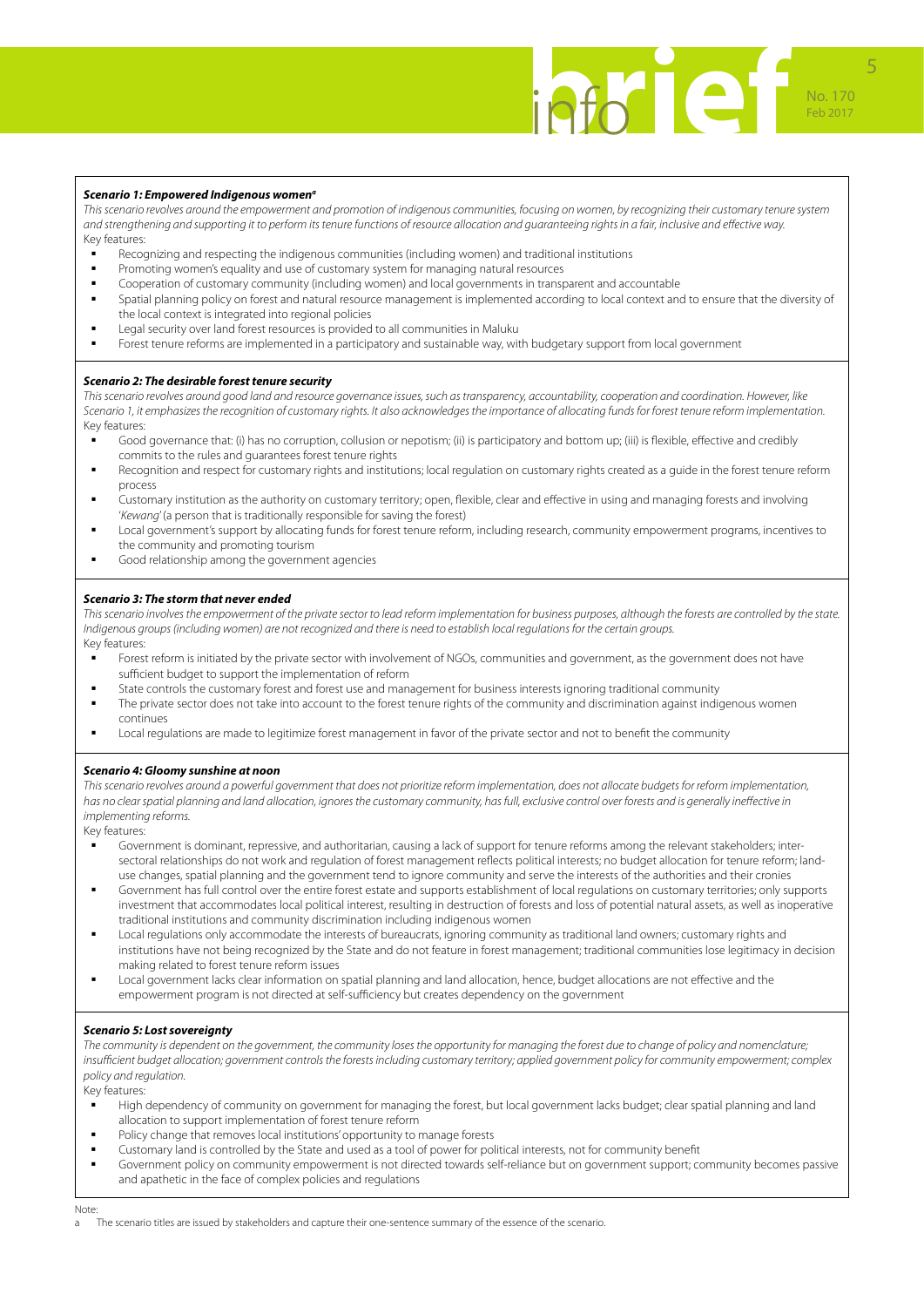

tenure reform, e.g. community forestry, community plantation forest, village forest, partnership and customary forest. Figure 2 shows the key driving forces that had the strongest influence on the system (see red circled area). For example, 'Regional Governance' in the quadrant labeled 'Drivers' has a high direct influence and low dependence on the other forces. Participants selected eight driving forces with which they established five different and contrasting scenarios for Maluku as indicated in the box below.

These five scenarios highlight different themes around tenure rights of local communities and the implementation of future SF programs in Maluku. Scenarios 1, 2, 4 and 5 involve government taking the lead in assuring tenure security for local communities. In all scenarios, forests are controlled by the state. The differences relate to the roles of customary rights, government and women. Scenarios 1 and 2 placed a premium on the recognition of customary rights and institutions. They also prioritize government allocation of adequate budgets for the implementation of tenure reforms. Scenario 1 was the only one that promoted women's rights, while only Scenario 3 envisioned a dominant private sector determining local rights. Scenario 5 envisioned a community that was not empowered, had no agency and was highly dependent on government direction. Scenario 2 is the most desirable for all stakeholders. This is an ambitious and idealistic scenario that aims to provide a win–win solution for tenure security and rights that takes into account the strong customary system. Scenarios 4 and 5 were rejected by all stakeholders and future action planning should avoid them. Taken together, these five scenarios, point to the key issues in the ability of tenure reforms to achieve tenure security for local communities in Maluku. Important constraints on reform implementation include budget allocation, coordination, changes of policy and regulation, lack of spatial planning data and lack of recognition of customary rights. These factors are vital to implementing forest tenure reform and could provide a threat to tenure security in future.

### **Action plan**

Using driving forces from the desired scenario local government and the community developed an action plan to address tenure security issues at sub-national level that they anticipated would emerge in West Seram District in future. The process of developing the action plan involved distilling the implications of

the scenarios for future tenure security and identifying actions for achieving the desired scenario during public consultations at district and province levels. The action plan represents stakeholder consensus on the actions and responsibilities/accountabilities needed at national and sub-national levels to ensure that the most desirable scenario, Scenario 2, is realized. The action plan signals an endorsement by multiple stakeholders who identified solutions to mitigate threats to local tenure security (Table 1). As indicated earlier, stakeholders adopt broader view of tenure security, which is reflected in the actions the actions they identified as needed to assure or guarantee the tenure rights of local communities. The action plan, for example, recognizes the importance of laws and regulations at subnational and national level, strengthening customary rights and institutions, strengthening women's rights and participation and ensuring that communities are knowledgeable of laws and regulations. It also recognizes budgets for implementation and the importance of cross-sectoral coordination in land use planning and allocation. In addition to this, the action plan also suggests that ways and means of generating value out of the exercise of rights (such as infrastructure development, distributing high valued tree seedlings and enterprise development) is part and parcel of the process of rights securitization as it provides a pathway to livelihoods improvements, which are an incentive for sustainable forest and land management.

# **Conclusions and recommendations**

PPA allows for intense interaction among stakeholders, which rarely happens under normal circumstances. Through the PPA exercise, the expert group identified forces of change that could influence the tenure security of local communities. The actors have diverse perceptions of tenure security. For local communities, full ownership rights and the recognition of their customary institutions are key, while for local government, sustainable use of land and forest resources is a major concern. Non-governmental actors regard ambiguities in laws and practices across agencies to be a threat to tenure security, while the central government views customary practice as a major concern. In Maluku, where customary rights and authority are broadly accepted and legally authorized, SF schemes are not widely implemented. There is an opportunity to leapfrog the SF schemes and to implement community management with full rights for customary communities.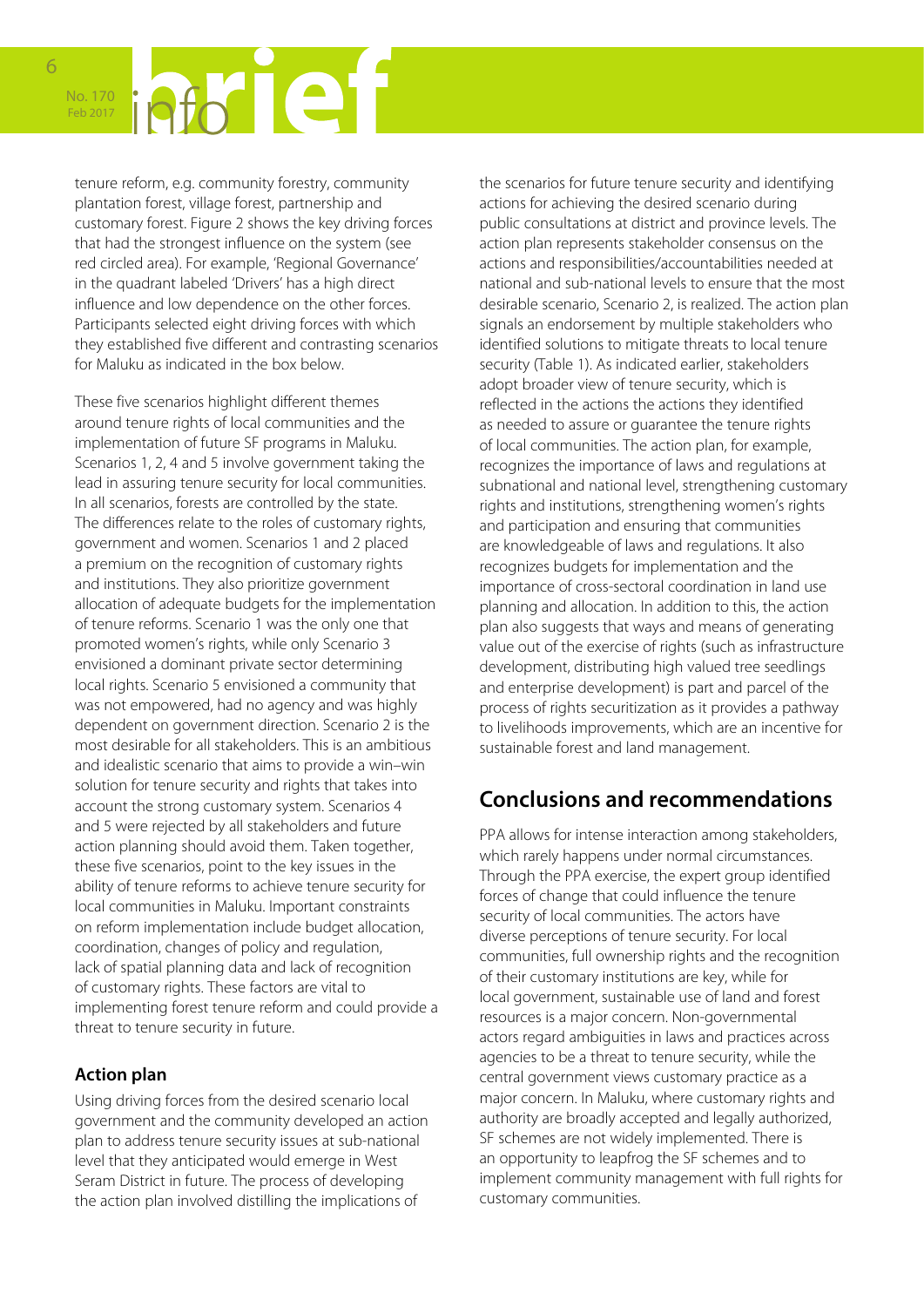

### **Table 1. Recommended action plan for the future implementation of forest tenure reform to strengthen tenure security in West Seram District, Maluku.**

| No                               | <b>Driving forces</b>                                           | <b>Key issues</b>                                                                                             | <b>Action plan</b>                                                                                                                                        | Responsibility<br>Agency                  |  |
|----------------------------------|-----------------------------------------------------------------|---------------------------------------------------------------------------------------------------------------|-----------------------------------------------------------------------------------------------------------------------------------------------------------|-------------------------------------------|--|
| <b>National and sub-national</b> |                                                                 |                                                                                                               |                                                                                                                                                           |                                           |  |
| 1                                | Regional<br>governance                                          | Change of Law No 23/2014                                                                                      | Establishing an institution for forest management on the<br>ground covering protection, production and conversion<br>forest                               | PFA, FGA, MBPF, SFPEA,<br>WMA, WMAPF, NPA |  |
|                                  |                                                                 |                                                                                                               | Creating a Working Group to coordinate different sectors                                                                                                  |                                           |  |
|                                  |                                                                 | Coordination and awareness on regulation for<br>SF scheme                                                     | Conducting an awareness program on SF on the ground<br>and build coordination on the implementation of regulation<br>related to SF scheme between sectors |                                           |  |
|                                  |                                                                 | Lack of alignment on forest tenure from top<br>manager at district level                                      | Advocate at the level of regional leader                                                                                                                  |                                           |  |
| $\overline{2}$                   | Local government<br>budget                                      | Commitment local government to provide<br>budget for SF scheme still not optimum.                             | Integrated SF program in to local regulation or MRP in<br>province level with regards to the new regulation.                                              | FA and RPA                                |  |
|                                  |                                                                 | The need for tree seedlings (gaharu, damar, etc.)                                                             | Maintaining pilot site for eagle wood at SBB                                                                                                              | FA and AA                                 |  |
|                                  |                                                                 | Need road access to the location for SF program                                                               | Use village funds for infrastructure                                                                                                                      | FA and PWA                                |  |
|                                  |                                                                 | Village located inside the forest area still needs<br>attention                                               | Provide infrastructure to give the community an easier access<br>to the forest and land without a permit                                                  | FA, PWA, FGA                              |  |
| 3                                | Land allocation<br>and spatial<br>planning                      | Coordination between related sectors is not<br>optimum                                                        | Improve coordination between sectors                                                                                                                      | FA                                        |  |
|                                  |                                                                 | Inconsistency with spatial planning in the district                                                           | Optimization to control implementation and law<br>enforcement                                                                                             | FA and FGA                                |  |
|                                  |                                                                 | Land allocation from conversion production<br>forest to area for other uses in the district is not<br>optimum | Revision for district spatial planning to allocate more<br>conversion production forest tor area for other uses                                           |                                           |  |
|                                  | <b>Sub-national level</b>                                       |                                                                                                               |                                                                                                                                                           |                                           |  |
|                                  | Local regulation                                                | There is no local regulation that could<br>accommodate the implementation of forest<br>tenure reform          | Development local regulation                                                                                                                              | FA, RPDA, RP, University                  |  |
| 5                                | Customary<br>institution and<br>customary rights                | There is no regulation yet to support customary<br>institution and customary rights                           | Establishing local regulation at district level                                                                                                           | District Law Firm, RP,<br>University      |  |
|                                  |                                                                 | 'Kewang' which was responsible for controlling<br>the forest is not active anymore.                           | Establishing village regulation which accommodate an<br>incentive for Kewang                                                                              | Village Governance,<br>District Law Firm  |  |
|                                  |                                                                 | Capacity of customary rights is still low                                                                     | (human resources, infrastructure, organization, regulation)                                                                                               | VGCEB of district and<br>province         |  |
| 6                                | Potential for<br>tourist attraction                             | Potential for tourist attraction is not fully utilized<br>and has not been well managed so far                | Identification and promotion for potential tourist attraction<br>which can be integrated with Social Forestry program                                     | FA, SFPEA, TA                             |  |
|                                  |                                                                 |                                                                                                               | Collaboration with related agency (TA, ASITA and IHRA)                                                                                                    | TA, ITOA, IHRA                            |  |
|                                  |                                                                 |                                                                                                               | Initiating the development of botanical garden and zoo<br>(Forestry Agency, Tourism, LIPI, Unpatti)                                                       |                                           |  |
|                                  |                                                                 | Problem of transportation (difficult and<br>expensive)                                                        | Providing infrastructure                                                                                                                                  | FA, RPDA, PWA                             |  |
| 7                                | Strengthening the<br>rights and voice<br>of indigenous<br>women | Lack of involvement of indigenous woman in SF<br>management                                                   | Involving of indigenous women in forest reform<br>implementation                                                                                          | IWEA, Village<br>Governance               |  |
|                                  |                                                                 |                                                                                                               | Strengthening any program related to indigenous women                                                                                                     |                                           |  |
| 8                                | Knowledge,<br>awareness, and<br>community<br>empowerment        | Lack of clear understanding about SF program at<br>the community level                                        | Socialization or counseling about SF program                                                                                                              | FA, SFPEA, CIFOR                          |  |
|                                  |                                                                 | Lack of access information on regulation and<br>market                                                        | Socialization or counseling about regulation at the<br>community level                                                                                    | SFPEA, ITA, CA, and<br>MSME               |  |
|                                  |                                                                 | The need of community empowerment for<br>business development of NTFP                                         | Developing NTFP businesses or training entrepreneurship                                                                                                   |                                           |  |
|                                  |                                                                 |                                                                                                               | Activities related to business meeting on the ground                                                                                                      |                                           |  |

Notes:

Province Forestry Agency (PFA), Forest Gazettement Agency (FGA), Management Body of Production Forest (MBPF), Social Forestry and Partnership Environment Agency (SFPEA), Watershed Management Agency (WMA), Watershed Management Agency on Protection Forest (WMAPF), National Park Agency (NPA), Regional Planning Development Agency (RPDA), Agriculture Agency (AA), Forestry Agency (FA), Public Works Agency (PWA), Regional Parliament (RP), Village Government and Community Empowerment Board (VGCEB), Indigenous Women's Empowerment Agency (IWEA), Tourism Agency (TA), Indonesia Tourism Association (IToA), Indonesian Hotels and Restaurants Association (IHRA), Industry and Trade Agency (ITA), Cooperative Agency (CA), Micro Small and Medium Enterprises (MSME), Association of The Indonesian Tours and Travel Agencies (ASITA), Mid Term Planning (MRP), Social Forestry (SF)